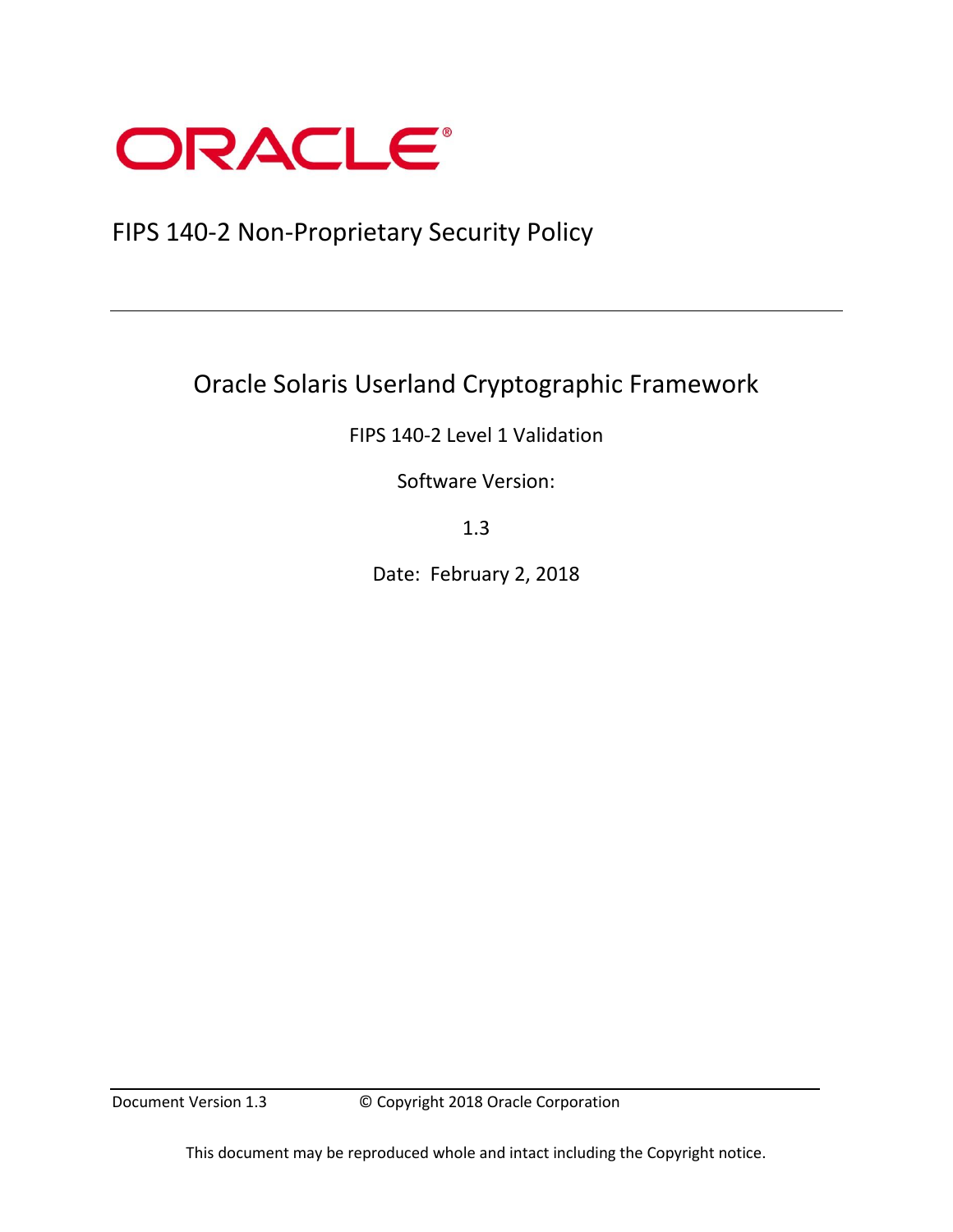

**Title:** Oracle Solaris Userland Cryptographic Framework 2 February 2018 **Author:** Acumen Security **Contributing Authors:**  Solaris Security Engineering, Oracle Security Evaluations – Global Product Security

Oracle Corporation World Headquarters 500 Oracle Parkway Redwood Shores, CA 94065 U.S.A. Worldwide Inquiries: Phone: +1.650.506.7000 Fax: +1.650.506.7200 oracle.com

Oracle is committed to developing practices and products that help protect the environment

Copyright © 2018, Oracle and/or its affiliates. All rights reserved. This document is provided for information purposes only and the contents hereof are subject to change without notice. This document is not warranted to be error-free, nor subject to any other warranties or conditions, whether expressed orally or implied in law, including implied warranties and conditions of merchantability or fitness for a particular purpose. Oracle specifically disclaim any liability with respect to this document and no contractual obligations are formed either directly or indirectly by this document. This document may reproduced or distributed whole and intact including this copyright notice.

Oracle and Java are registered trademarks of Oracle and/or its affiliates. Other names may be trademarks of their respective owners.

#### **Hardware and Software, Engineered to Work Together**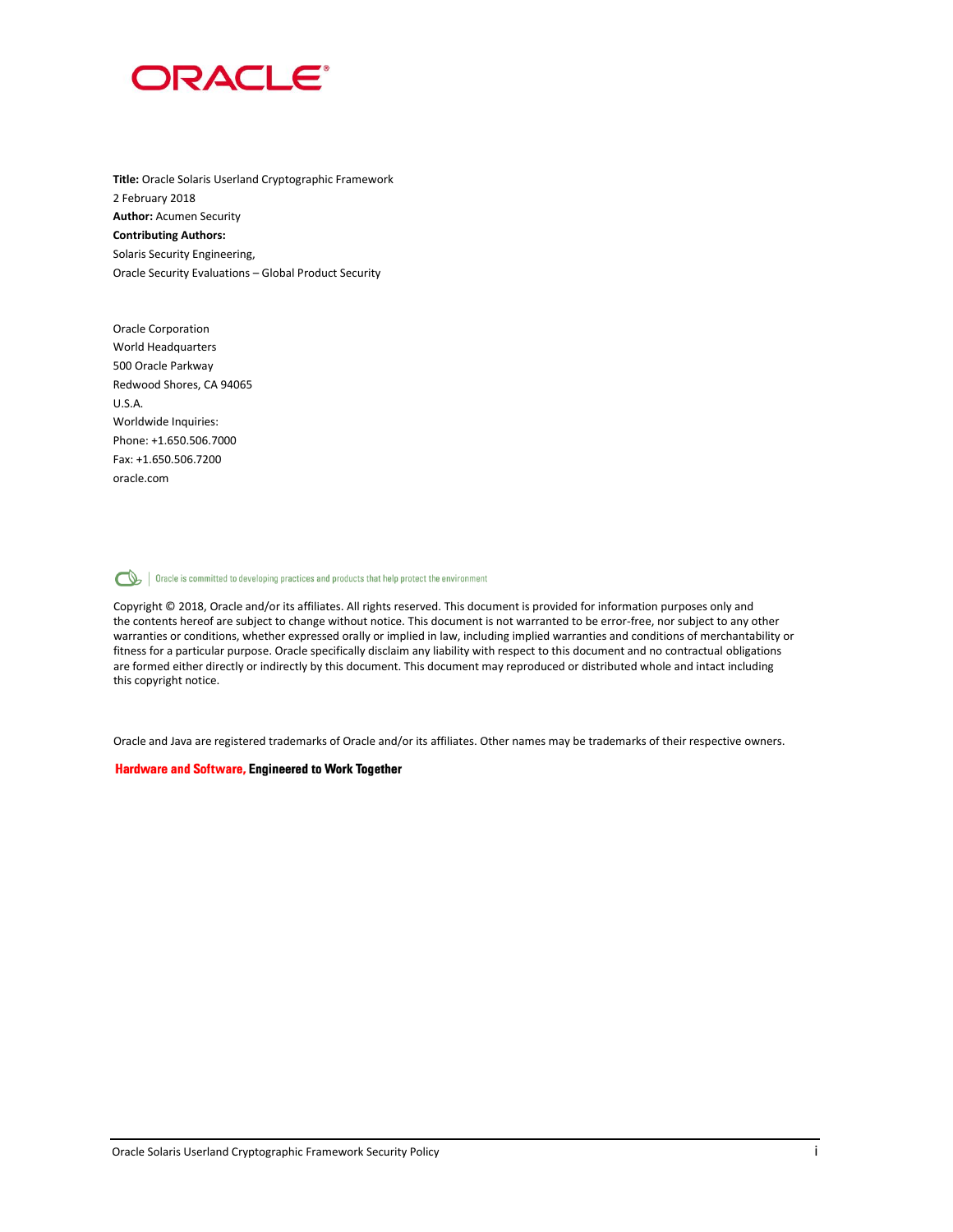

### **TABLE OF CONTENTS**

|              |  | <b>Section</b><br><b>Title</b><br>Page |  |
|--------------|--|----------------------------------------|--|
| 1            |  |                                        |  |
| 1.1          |  |                                        |  |
| 1.2          |  |                                        |  |
| $\mathbf{2}$ |  |                                        |  |
| 2.1          |  |                                        |  |
| 3            |  |                                        |  |
| 3.1          |  |                                        |  |
| 3.2          |  |                                        |  |
| 3.3          |  |                                        |  |
| 3.4          |  |                                        |  |
| 3.4.1        |  |                                        |  |
| 3.4.2        |  |                                        |  |
| 3.4.3        |  |                                        |  |
| 4            |  |                                        |  |
| 5            |  |                                        |  |
| 5.1          |  |                                        |  |
| 5.2          |  |                                        |  |
| 5.3          |  |                                        |  |
| 6            |  |                                        |  |
| 7            |  |                                        |  |
| 8            |  |                                        |  |
| 8.1          |  |                                        |  |
| 8.2          |  |                                        |  |
| 9            |  |                                        |  |
| 9.1          |  |                                        |  |
| 9.2          |  |                                        |  |
| 9.2.1        |  |                                        |  |
| 9.2.1.1      |  |                                        |  |
| 9.2.1.2      |  |                                        |  |
| 9.2.2        |  |                                        |  |
|              |  |                                        |  |
|              |  |                                        |  |
|              |  |                                        |  |
|              |  |                                        |  |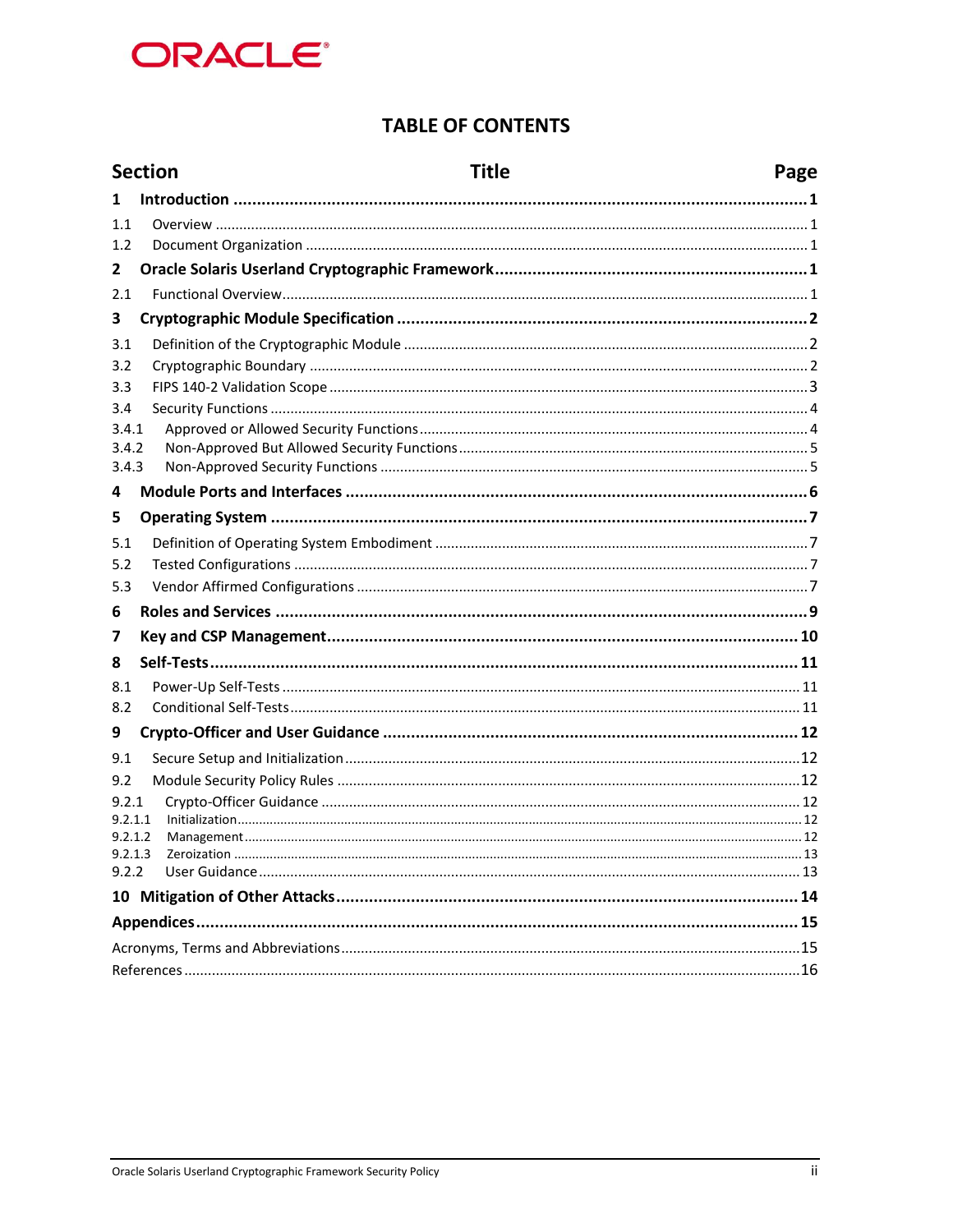

## **List of Tables**

# **List of Figures**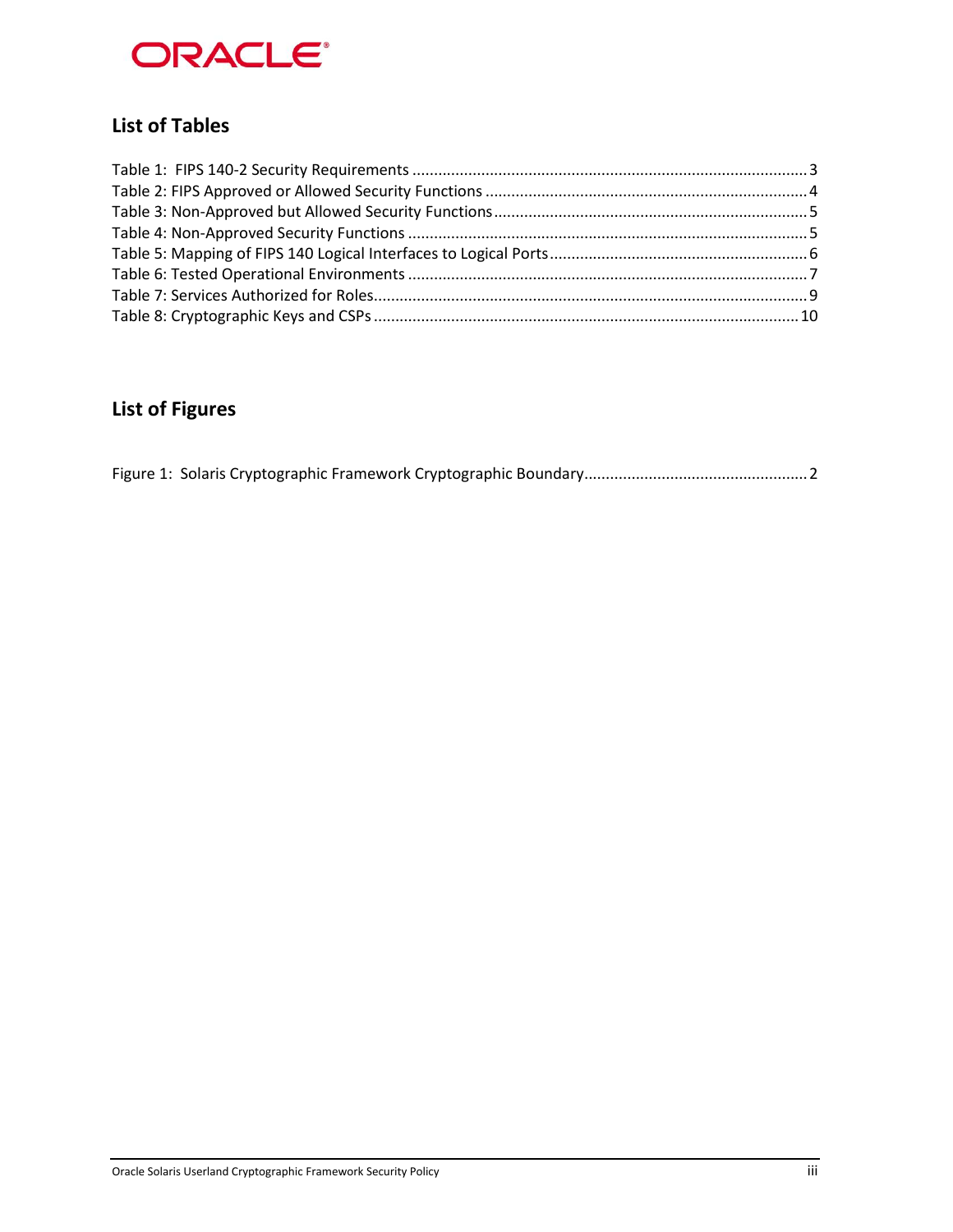

### **1 Introduction**

#### **1.1 Overview**

This document is the Security Policy for the Oracle Solaris Userland Cryptographic Framework designed by Oracle Corporation. The Oracle Solaris Userland Cryptographic Framework is also referred to as 'the module' or 'module'. This Security Policy specifies the security rules under which the module shall operate to meet the requirements of FIPS 140-2 Level 1. It also describes how Oracle Solaris Userland Cryptographic Framework functions in order to meet the FIPS requirements, and the actions that operators must take to maintain the security of Oracle Solaris Userland Cryptographic Framework.

This Security Policy describes the features and design of the Oracle Solaris Userland Cryptographic Framework module using the terminology contained in the FIPS 140-2 specification. *FIPS 140-2, Security Requirements for Cryptographic Modules* specifies the security requirements that will be satisfied by a cryptographic module utilized within a security system protecting sensitive but unclassified information. The NIST/CSE Cryptographic Module Validation Program (CMVP) validates cryptographic modules to FIPS 140-2. Validated products are accepted by the Federal agencies of both the USA and Canada for the protection of sensitive or designated information.

#### **1.2 Document Organization**

The Security Policy document is one document in a FIPS 140-2 Submission Package. In addition to this document, the Submission Package contains:

- Oracle Non-Proprietary Security Policy
- Oracle Vendor Evidence document
- Finite State Machine
- Entropy Assessment Document
- Other supporting documentation as additional references

With the exception of this Non-Proprietary Security Policy, the FIPS 140-2 Validation Documentation is proprietary to Oracle and is releasable only under appropriate non-disclosure agreements. For access to these documents, please contact Oracle.

### **2 Oracle Solaris Userland Cryptographic Framework**

#### **2.1 Functional Overview**

The Oracle Solaris cryptographic framework is an architecture that enables applications in the Oracle Solaris operating system to use or provide cryptographic services. At a high level it consists of Userland Cryptographic Framework and Kernel Cryptographic Framework. This Security Policy is for the Userland Cryptographic Framework.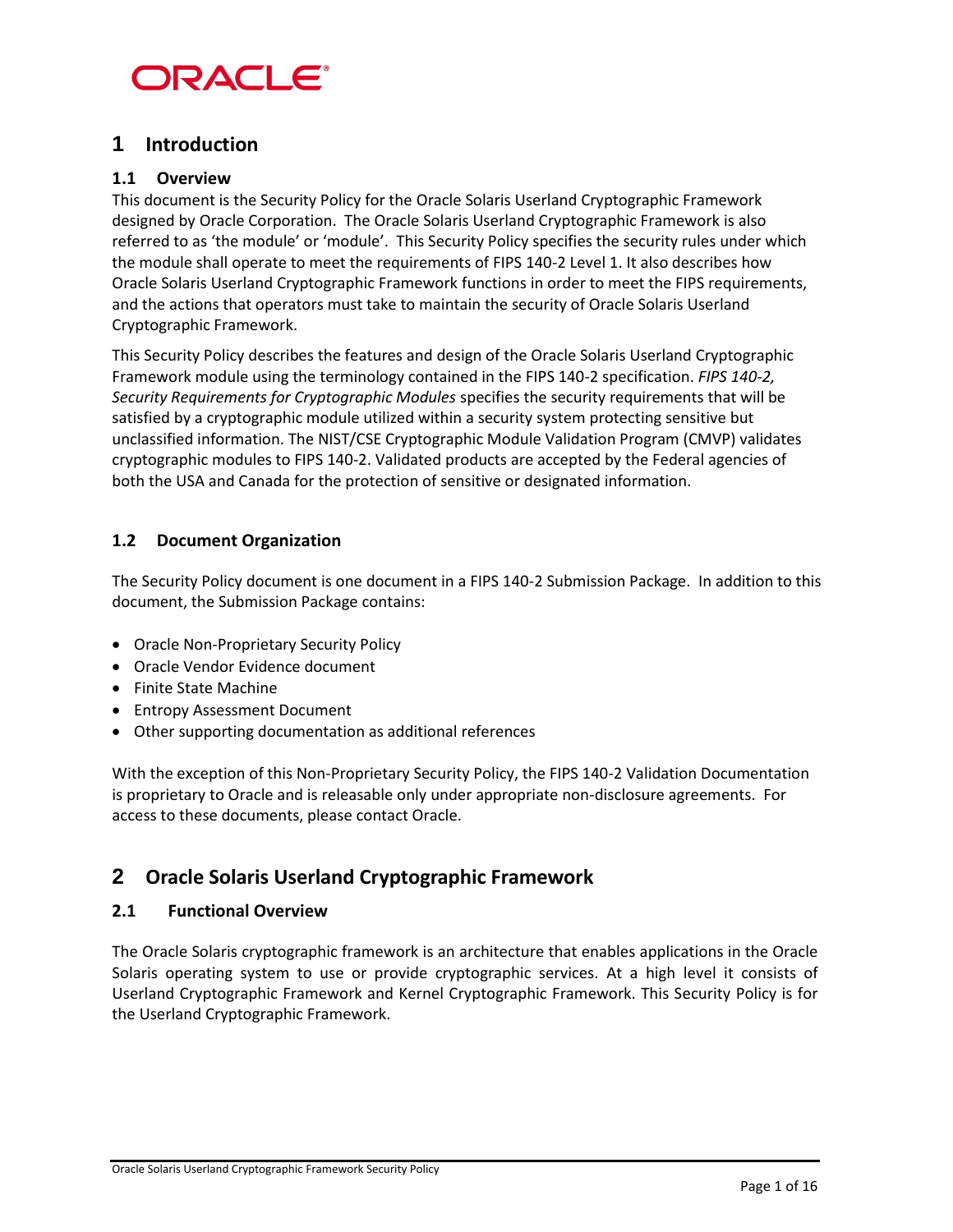# **ORACLE®**

### **3 Cryptographic Module Specification**

### **3.1 Definition of the Cryptographic Module**

The Oracle Solaris Userland Cryptographic Framework module is a multiple-chip standalone cryptographic module as defined by the requirements of FIPS PUB 140-2. The module provides cryptographic functionality for any application that calls into it. The module provides encryption, decryption, hashing, secure random number generation, signature generation and verification, certificate generation and verification, message authentication functions, and key pair generation for RSA and DSA. The module can leverage the algorithm acceleration from SPARC and X86 processors when available.

#### **3.2 Cryptographic Boundary**

The cryptographic module is composed of two shared objects, PKCS11\_softtoken.so and libucrypto.so, which together are known as the Oracle Solaris Userland Cryptographic Framework. A representation of the cryptographic boundary is defined below by the red dotted line:



#### **Figure 1: Solaris Cryptographic Framework Cryptographic Boundary**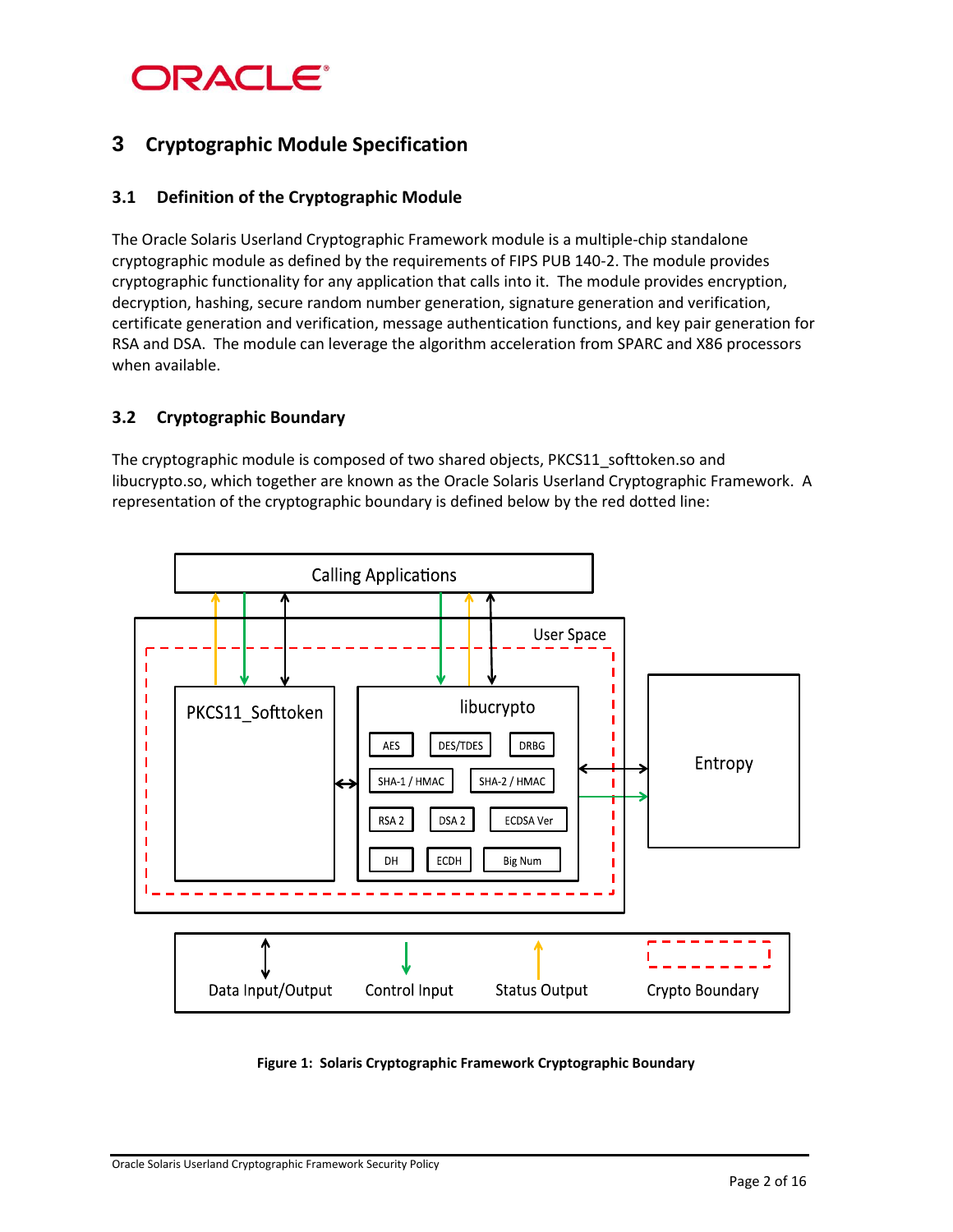

### **3.3 FIPS 140-2 Validation Scope**

The Oracle Solaris Userland Cryptographic Framework is being validated to overall FIPS 140-2 Level 1 requirements. See Table 1 below.

| <b>Security Requirements Section</b>      | Level |
|-------------------------------------------|-------|
| Cryptographic Module Specification        | 1     |
| Cryptographic Module Ports and Interfaces | 1     |
| Roles and Services and Authentication     | 1     |
| Finite State Machine Model                | 1     |
| <b>Physical Security</b>                  | N/A   |
| <b>Operational Environment</b>            | 1     |
| Cryptographic Key Management              | 1     |
| EMI/EMC                                   | 1     |
| Self-Tests                                | 1     |
| Design Assurance                          | 3     |
| Mitigation of Other Attacks               | N/A   |

**Table 1: FIPS 140-2 Security Requirements**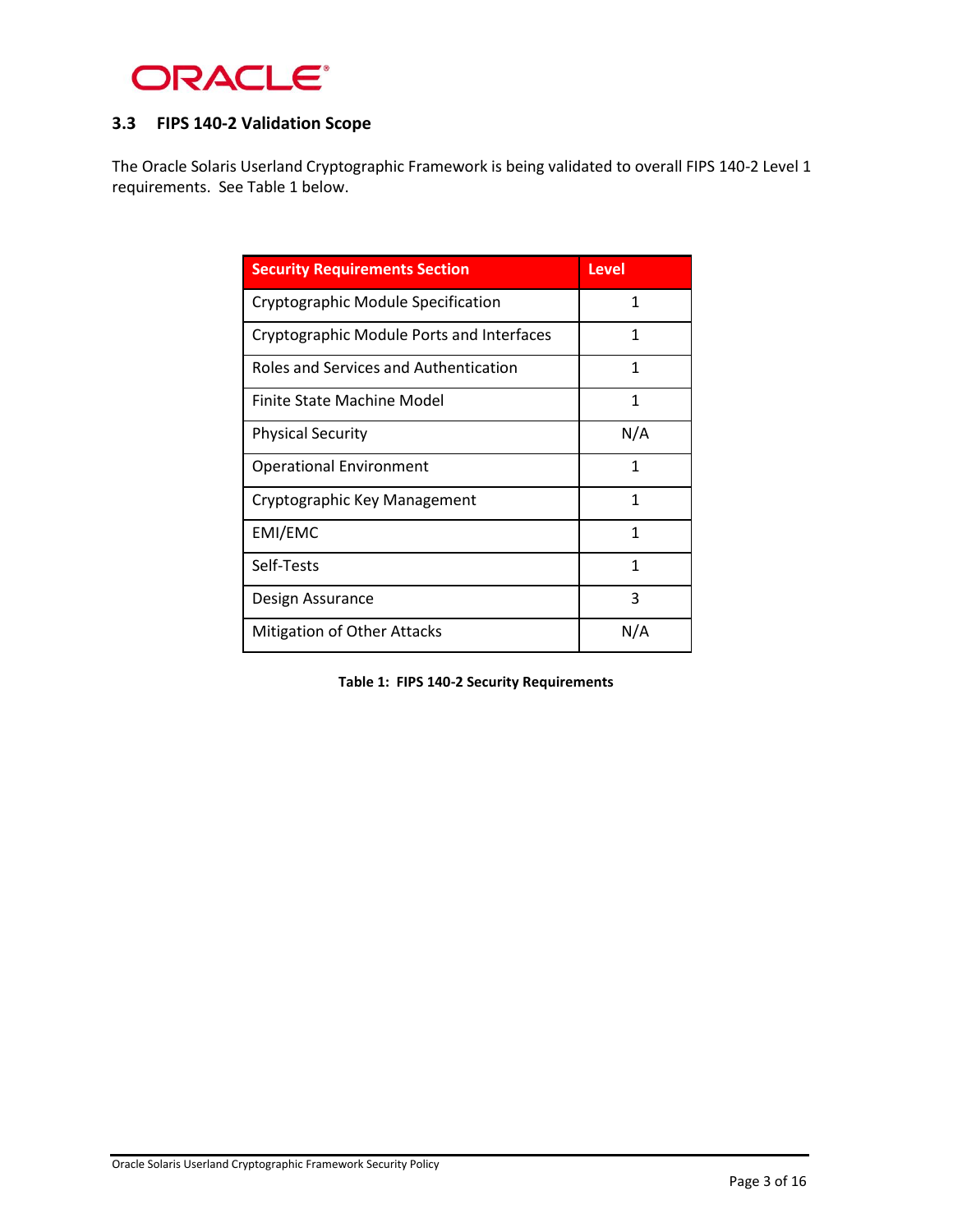

### **3.4 Security Functions**

#### **3.4.1 Approved or Allowed Security Functions**

The Oracle Solaris Userland Cryptographic Framework module contains the following FIPS Approved Algorithms listed in Table 2:

| <b>Approved or Allowed Security Functions</b>                                                                                                                                                                                                                                                                                                                                                              | <b>Certificate</b> |
|------------------------------------------------------------------------------------------------------------------------------------------------------------------------------------------------------------------------------------------------------------------------------------------------------------------------------------------------------------------------------------------------------------|--------------------|
| <b>Symmetric Encryption/Decryption</b>                                                                                                                                                                                                                                                                                                                                                                     |                    |
| AES: (CBC, ECB, CFB128, CTR, CCM, GCM); Encrypt/Decrypt; Key Size =<br>128, 192, 256                                                                                                                                                                                                                                                                                                                       | 3936               |
| XTS <sup>1</sup> ; Encrypt/Decrypt; Full/Partial Block; Key Size = 128, 256                                                                                                                                                                                                                                                                                                                                |                    |
| Triple-DES: TCBC(KO $1 \text{ e/d}$ ); TECB(KO $1 \text{ e/d}$ )                                                                                                                                                                                                                                                                                                                                           | 2159               |
| <b>Secure Hash Standard (SHS)</b>                                                                                                                                                                                                                                                                                                                                                                          |                    |
| SHA-1, SHA-224, SHA-256, SHA-384, SHA-512, SHA-512_224, SHA-<br>512 256 (Byte Only)                                                                                                                                                                                                                                                                                                                        | 3245               |
| <b>Data Authentication Code</b>                                                                                                                                                                                                                                                                                                                                                                            |                    |
| HMAC-SHA-1, HMAC-SHA-224, HMAC-SHA-256, HMAC-SHA-384, HMAC-<br>SHA-512, HMAC-SHA-512 224, HMAC-SHA-512 256, (KeySizes = KS <<br>BS; $KS = BS$ ; $KS > BS$ )                                                                                                                                                                                                                                                | 2558               |
| <b>Asymmetric Algorithms</b>                                                                                                                                                                                                                                                                                                                                                                               |                    |
| RSA: FIPS186-4:<br>186-4KEY(gen): FIPS186-4 Random e<br>ALG[RSASSA-PKCS1_V1_5] SIG(gen) (2048 SHA(224, 256, 384, 512))<br>(3072 SHA(224, 256, 384, 512))<br>SIG(Ver) (1024 SHA(1, 224, 256, 384, 512)) (2048 SHA(1, 224, 256,<br>384, 512)) (3072 SHA(1, 224, 256, 384, 512))                                                                                                                              | 2011               |
| ECDSA: FIPS186-4:<br>SigVer: CURVES(P-192, P-224, P-256, P-384 P-521, K-163, K-233, K-283,<br>K-409, K-571, B-163, B-233, B-283, B-571: (SHA-1))                                                                                                                                                                                                                                                           | 862                |
| DSA: FIPS186-4:<br>KeyPairGen: [(2048,224); (2048,256); (3072,256)]<br>SIG(gen)PARMS TESTED: [(2048,224) SHA(224, 256, 384, 512);<br>(2048,256) SHA(224, 256, 384, 512); (3072,256) SHA(224, 256, 384,<br>$512$ ); ]<br>SIG(ver)PARMS TESTED: [(1024,160) SHA(1, 224, 256, 384, 512);<br>(2048,224) SHA(1,224,256,384,512); (2048,256) SHA(1,224,256,<br>384, 512); (3072,256) SHA(1, 224, 256, 384, 512)] | 1074               |
| <b>Random Number Generation</b>                                                                                                                                                                                                                                                                                                                                                                            |                    |
| NIST SP 800-90A Rev. 1:<br>Hash_Based DRBG: [ Prediction Resistance Tested: Enabled (SHA-512 ) ]                                                                                                                                                                                                                                                                                                           | 1143               |

#### **Table 2: FIPS Approved or Allowed Security Functions**

l

 $1$  XTS mode can only be used for storage applications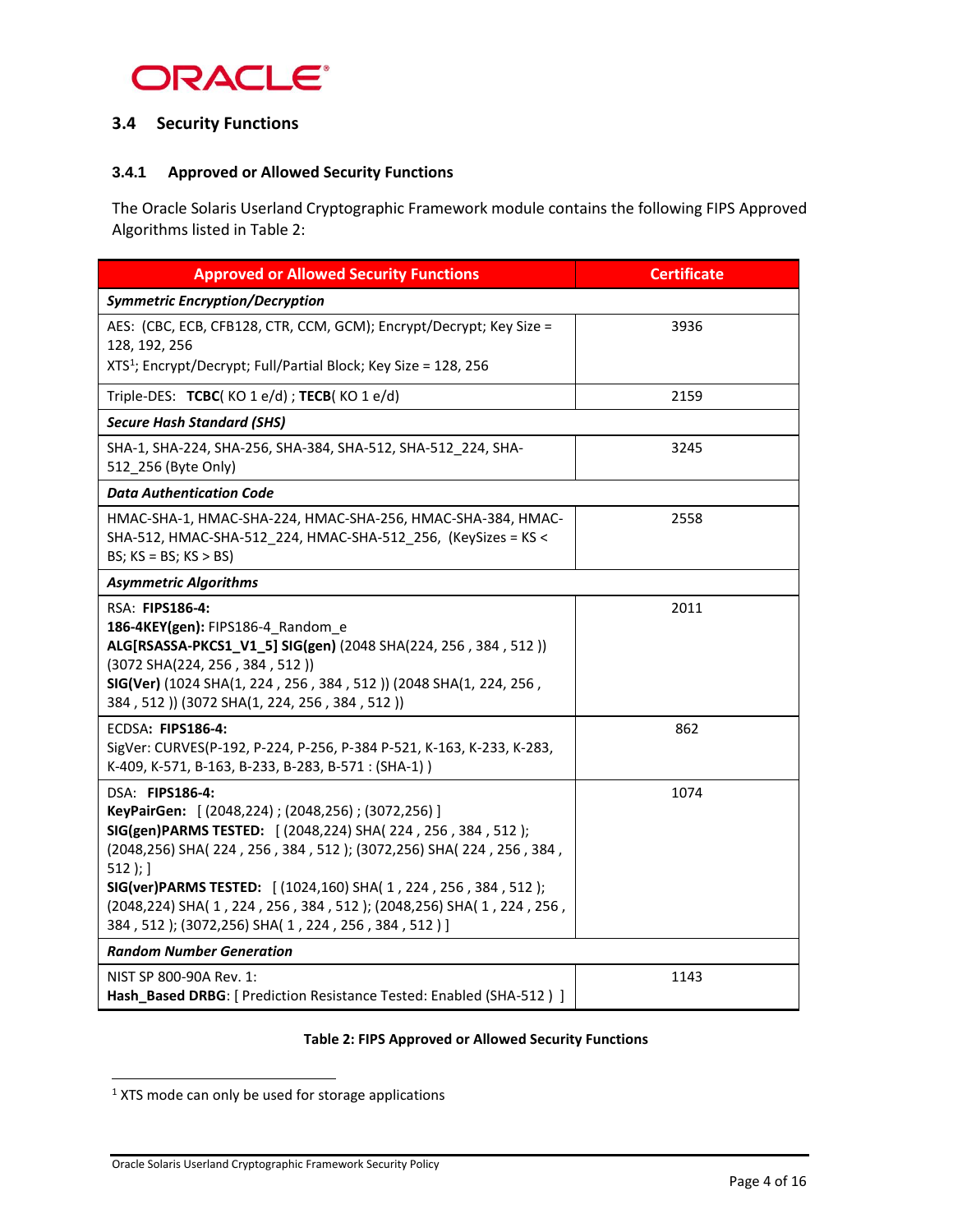

Note that the DRBG requests 256 bits of entropy per GET function.

#### <span id="page-8-0"></span>**3.4.2 Non-Approved But Allowed Security Functions**

The following are considered non-Approved but allowed security functions:

| <b>Non-Approved But Allowed</b> | <b>Use</b>                                                                                              |
|---------------------------------|---------------------------------------------------------------------------------------------------------|
| Diffie-Hellman                  | key agreement, key establishment methodology between 112 and 192<br>bits of encryption strength         |
| EC Diffie-Hellman               | key agreement, key establishment methodology between 112 and 256<br>bits of encryption strength         |
| <b>RSA</b>                      | key wrapping, key establishment methodology provides between 112<br>and 192 bits of encryption strength |

#### **Table 3: Non-Approved but Allowed Security Functions**

#### **3.4.3 Non-Approved Security Functions**

The following are considered non-Approved security functions:

| <b>Non-Approved Security Functions</b>                                                        |                                                                                            |  |  |
|-----------------------------------------------------------------------------------------------|--------------------------------------------------------------------------------------------|--|--|
| MD <sub>5</sub>                                                                               | HMAC MD5                                                                                   |  |  |
| MD4                                                                                           | RC4                                                                                        |  |  |
| <b>DES</b>                                                                                    | <b>Blowfish</b>                                                                            |  |  |
| AES XCBC-MAC                                                                                  | <b>ECDSA Key Generation and Signature Generation</b>                                       |  |  |
| Camelia                                                                                       | HMAC-SHA-1 (PKCS11 softtoken implementation,<br>non-compliant)                             |  |  |
| SHA-1 (PKCS11 softtoken implementation, non-<br>compliant)                                    | Diffie-Hellman (key agreement, non-compliant less<br>than 112 bits of encryption strength) |  |  |
| EC Diffie-Hellman (key agreement, non-compliant<br>less than 112 bits of encryption strength) | RSA (key wrapping, non-compliant less than 112 bits<br>of encryption strength)             |  |  |
| Triple-DES(2-key option, encrypt/decrypt)                                                     |                                                                                            |  |  |

**Table 4: Non-Approved Security Functions**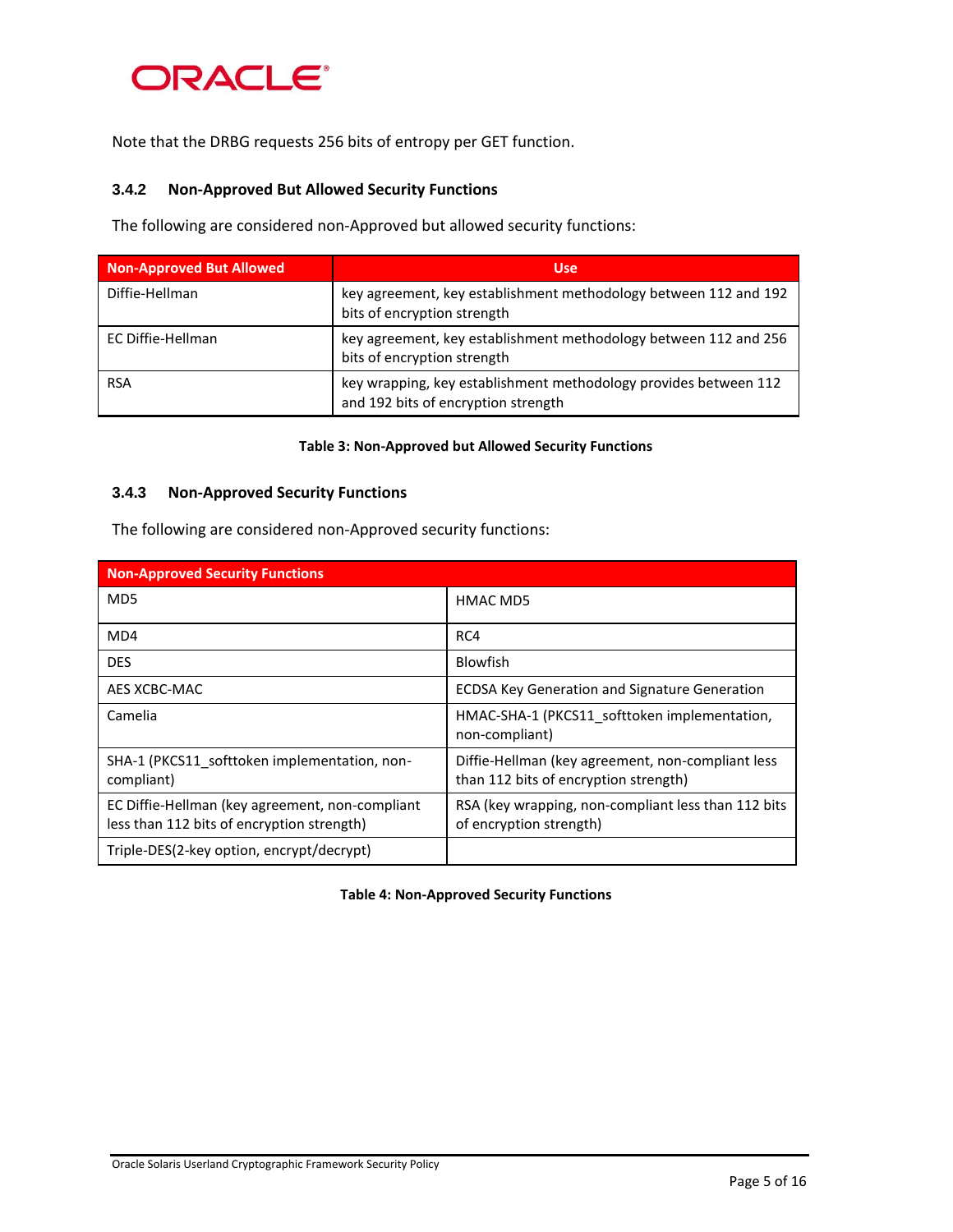

### **4 Module Ports and Interfaces**

The module can be accessed by utilizing the API it exposes. Table 5 below, shows the interfaces provided by the module.

| <b>FIPS 140-2 Logical Interface</b> | <b>Logical Port</b>                          |
|-------------------------------------|----------------------------------------------|
| Data Input                          | Input arguments to PKCS#11 and uCrypto APIs  |
| Data Output                         | Output arguments to PKCS#11 and uCrypto APIs |
| Control Input                       | PKCS#11 and uCrypto APIs                     |
| <b>Status Output</b>                | Return variables of PKCS#11 and uCrypto APIs |
| Power                               | N/A                                          |

**Table 5: Mapping of FIPS 140 Logical Interfaces to Logical Ports**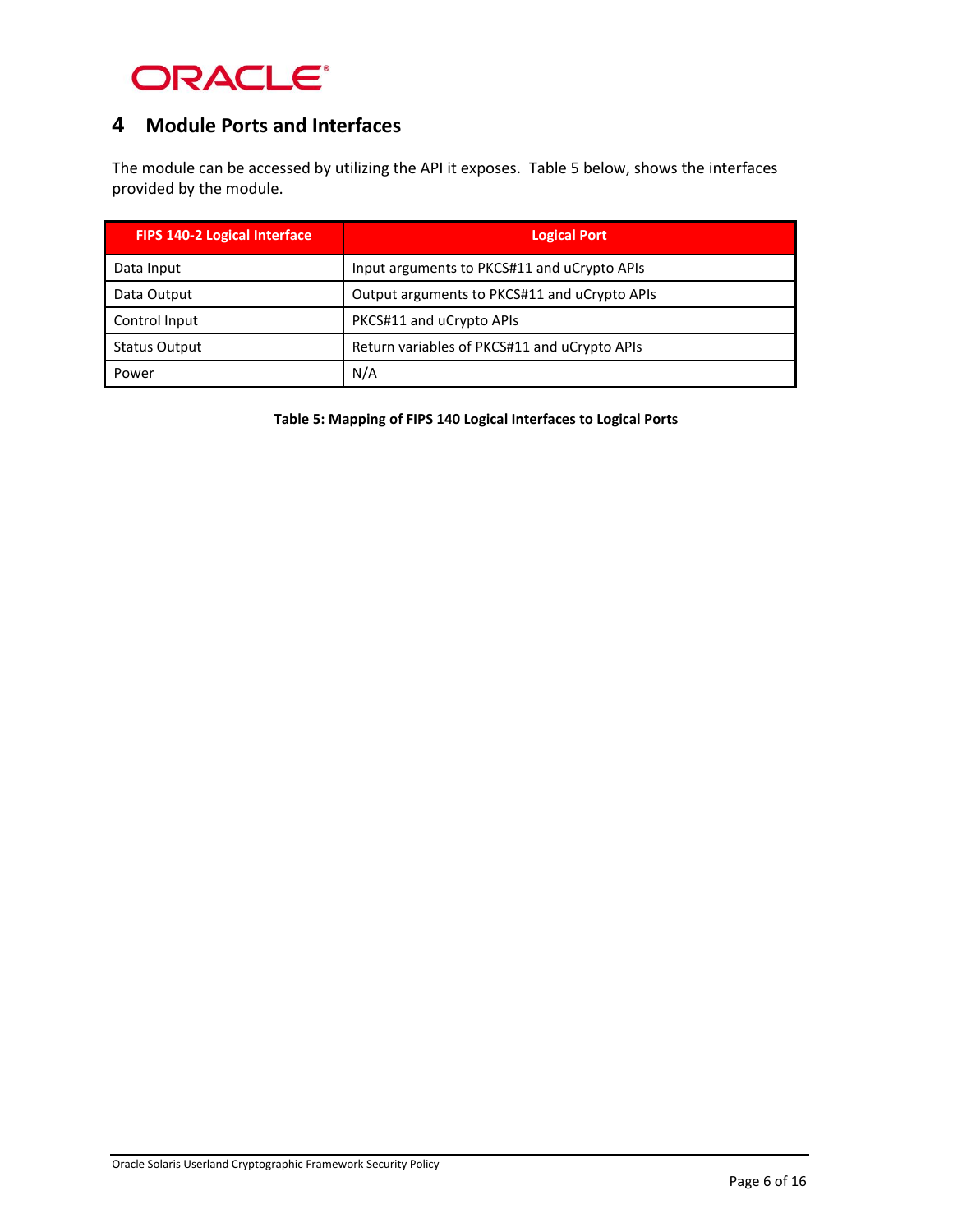

### **5 Operating System**

#### **5.1 Definition of Operating System Embodiment**

The module runs on a general purpose operating system as defined in section 4.6 of FIPS PUB 140-2. The module uses a strong integrity test using HMAC-SHA-256.

#### **5.2 Tested Configurations**

The module was tested on the following configurations:

| <b>Hardware</b>           | <b>Processor</b>                                    | <b>Operating System</b> |
|---------------------------|-----------------------------------------------------|-------------------------|
| Oracle SPARC T5-1B Server | SPARC T5 (with<br>and without<br>acceleration)      | Solaris 11.3            |
| Oracle SPARC T7-2 Server  | SPARC M7 (with<br>and without<br>acceleration)      | Solaris 11.3            |
| Oracle Server X5-2        | Intel Xeon E5 (with<br>and without<br>acceleration) | Solaris 11.3            |

#### **Table 6: Tested Operational Environments**

#### **5.3 Vendor Affirmed Configurations**

Additionally, Oracle affirms that the module will function the same way and provide the same security services on any of the systems listed below<sup>2</sup>.

S3 Core Processors

- Oracle SPARC T4-1
- Oracle Netra SPARC T4-1B
- Oracle SPARC T4-2
- Oracle SPARC T4-4
- Oracle SPARC T4-1B
- Oracle Netra SPARC T5-1B
- Oracle SPARC T5-2
- Oracle SPARC T5-4 Server
- Oracle SPARC T5-8 Server
- Oracle SPARC M5-32 Server
- Oracle SPARC M6-32 Server

S4 Core Processors

l

- Oracle SPARC T7-1 Server
- Oracle SPARC T7-4 Server

<sup>&</sup>lt;sup>2</sup> The CMVP makes no claims as to the correct operation of the module or the security strengths of the generated keys when ported to an operational environment which is not listed on the validation certificate.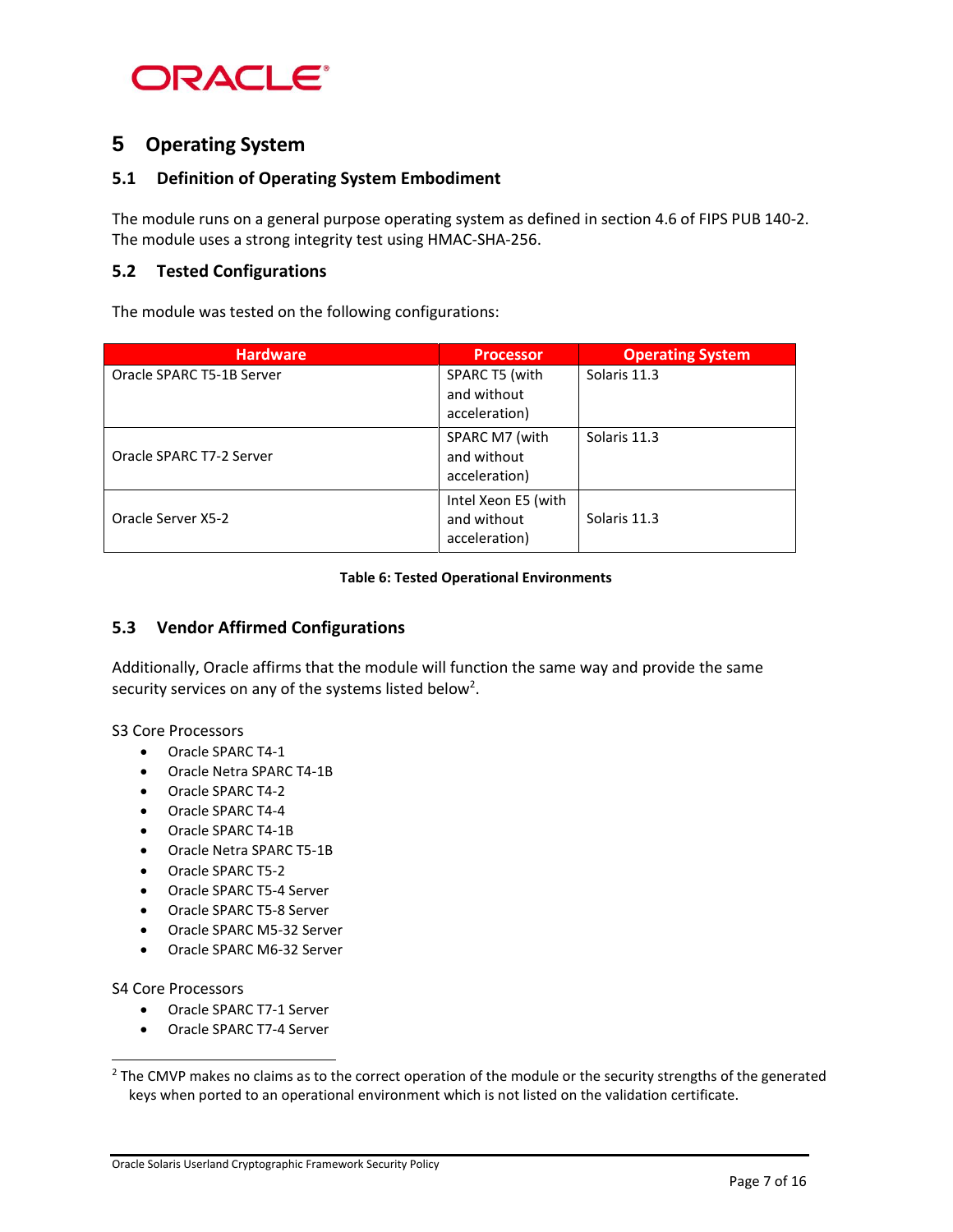

- Oracle SPARC M7-8 Server
- Oracle SPARC M7-16 Server
- Oracle SPARC S7-2 Server
- Oracle SPARC S7-2L Server
- Oracle MiniCluster S7-2 Engineered System
- Netra SPARC S7-2

#### X86 Systems

- Oracle Sun Blade X3-2B
- Oracle Sun Server X3-2
- Oracle Sun Server X3-2L
- Oracle Sun Blade X4-2B
- Oracle Sun Server X4-2
- Oracle Sun Server X4-2L
- Oracle Sun Server X4-4
- Oracle Sun Server X4-8
- Oracle Sun Server X5-2
- Oracle Sun Server X5-2L
- Oracle Server X5-2M
- Oracle Sun Server X5-4
- Oracle Sun Server X5-8
- Oracle Netra Server X3-2
- Oracle Netra Server X5-2
- Oracle Server X6-2
- Oracle Server X6-2L
- Oracle Server X6-2M
- Oracle Server X6-2S

Fujitsu further affirms that the module will function the same way and provide the same security services on any of the systems listed below.

Note: The following Fujitsu M10/12 SPARC systems using the SPARC64 processor are known by different product marketing names depending on locale and are otherwise identical:

- Fujitsu M10-1 is named the SPARC M10-1 in Japan.
- Fujitsu M10-4 is named the SPARC M10-4 in Japan.
- Fujitsu M10-4S is named the SPARC M10-4S in Japan.
- Fujitsu SPARC M12-1 is named the SPARC M12-1 in Japan.
- Fujitsu SPARC M12-2 is named the SPARC M12-2 in Japan.
- Fujitsu SPARC M12-2S is named the SPARC M12-2S in Japan.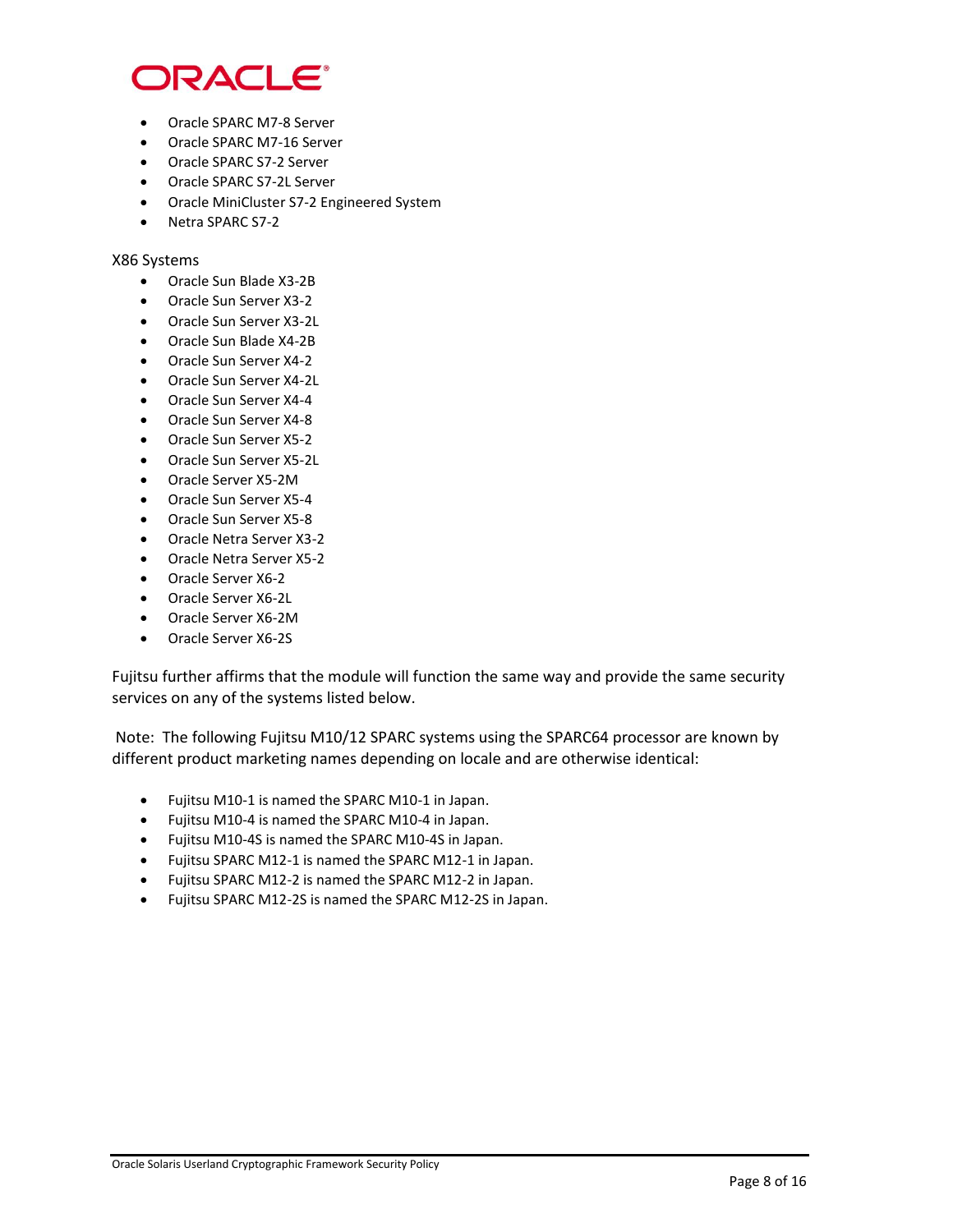

### **6 Roles and Services**

The Oracle Solaris Userland Cryptographic Framework implements two roles - a Crypto Officer Role (CO) and a User Role (U) that are implicitly assumed by operators based on the services they execute. Table 7 gives a high level description of all services provided by the module and lists the roles allowed to invoke each service. The following abbreviations are used for roles:

|                           | co | <b>Service Name</b>                           | <b>Service Description</b>                                                                                                                                                           | <b>Keys and CSP(s)</b>                                                           | <b>Access</b><br><b>Type(s)</b> |
|---------------------------|----|-----------------------------------------------|--------------------------------------------------------------------------------------------------------------------------------------------------------------------------------------|----------------------------------------------------------------------------------|---------------------------------|
|                           | X  | Run POSTs on-demand                           | Restarting the appliance will force the FIPS self-tests to run<br>when the module is loaded. Alternatively the appropriate API<br>can also be called to run the on-demand self-test. | Software Integrity Key                                                           | X                               |
|                           | X  | Module Initialization                         | Use external cryptoadm utility to initialize the FIPS state.                                                                                                                         | N/A                                                                              | N/A                             |
|                           | X  | Module Configuration                          | Use external cryptoadm utility to configure the module.                                                                                                                              | N/A                                                                              | N/A                             |
|                           | X  | Zeroize Keys                                  | Format operation on the host appliance's hard drive and<br>power-cycle                                                                                                               | All keys                                                                         | Z                               |
| $\boldsymbol{\mathsf{X}}$ |    | Symmetric Key<br>Generation                   | Generate AES and Triple-DES keys                                                                                                                                                     | Symmetric Keys                                                                   | X                               |
| X                         |    | <b>Symmetric Encryption</b><br>and Decryption | Encrypt/Decrypt data using a symmetric algorithm                                                                                                                                     | Symmetric Keys                                                                   | X                               |
| $\boldsymbol{\mathsf{X}}$ |    | Asymmetric Key<br>Generation                  | Generate RSA and DSA key pairs                                                                                                                                                       | Asymmetric Private Key (RSA and DSA)                                             | X                               |
| $\boldsymbol{\mathsf{x}}$ |    | Asymmetric Key<br>establishment               | Establish keys using RSA key wrapping, DH, or ECDH                                                                                                                                   | Asymmetric Private Key (RSA)<br>Diffie-Hellman and EC Diffie Hellman private key | $\pmb{\mathsf{X}}$<br>X         |
| $\pmb{\mathsf{X}}$        |    | <b>Signature Generation</b>                   | Generate RSA and DSA signatures                                                                                                                                                      | Asymmetric Private Key (RSA and DSA)                                             | X                               |
| $\boldsymbol{\mathsf{X}}$ |    | <b>Signature Verification</b>                 | Verify RSA, DSA and ECDSA signatures                                                                                                                                                 | No Key/CSP access but uses<br>Asymmetric Public Key (RSA, DSA and ECDSA)         | N/A                             |
| $\boldsymbol{\mathsf{X}}$ |    | Hashing                                       | Perform a hashing operation on a block of data, using SHA<br>algorithm                                                                                                               | N/A                                                                              | N/A                             |
| $\boldsymbol{\mathsf{X}}$ |    | <b>HMAC</b>                                   | Perform a hashing operation on a block of data, using a keyed<br>Hashed Message Authentication Code with any of the<br>hashing operations listed above                               | Keyed Hash Key (HMAC)                                                            | X                               |
| X                         |    | <b>Random Number</b>                          | Generate random numbers using SP 800-90A DRBG                                                                                                                                        | DRBG V value                                                                     | X                               |
|                           |    | Generation                                    |                                                                                                                                                                                      | DRBG C value                                                                     | х                               |
|                           |    |                                               |                                                                                                                                                                                      | Entropy                                                                          | X                               |

#### **X – Execute (includes read and write operations), Z – Zeroize**

**Table 7: Services Authorized for Roles**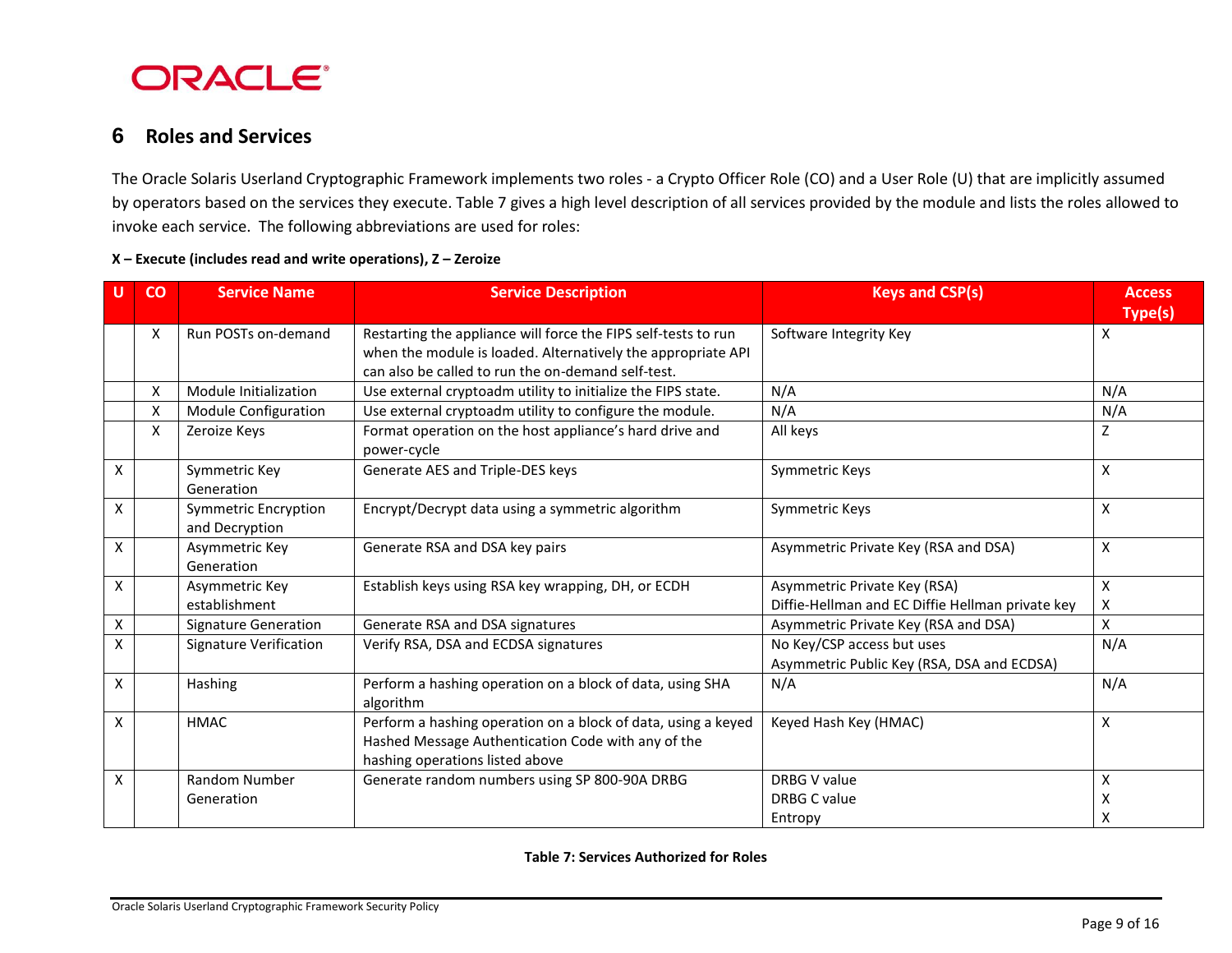# **ORACLE®**

Note: The services listed above can also be executed using non-approved algorithms (See Sectio[n 3.4.3\)](#page-8-0) thereby making them non-approved services.

### **7 Key and CSP Management**

The following keys, cryptographic key components and other critical security parameters are contained in the module.

| <b>CSP Name</b>                 | <b>Generation/Input</b>  | Input/Output  | <b>Storage</b> | <b>Use</b>                                      |
|---------------------------------|--------------------------|---------------|----------------|-------------------------------------------------|
| Symmetric Keys (AES and Triple- | Generated internally via | Input via API | <b>RAM</b>     | Used for symmetric encryption and decryption    |
| DES)                            | DRBG and Entered via API |               |                |                                                 |
| Asymmetric Key pairs            | Generated internally via | Input via API | <b>RAM</b>     | Used for RSA and DSA signature generation and   |
|                                 | DRBG and entered via API |               |                | verification                                    |
| Diffie-Hellman and EC Diffie    | Generated internally via | Input via API | <b>RAM</b>     | Used for DH and ECDH key agreement              |
| Hellman private key             | DRBG and entered via API |               |                |                                                 |
| Keyed Hash Key (HMAC)           | Generated internally via | Input via API | <b>RAM</b>     | Used for keyed hashing (HMAC)                   |
|                                 | DRBG and Entered via API |               |                |                                                 |
| DRBG V value                    | Generated internally via | N/A           | <b>RAM</b>     | Used as part of SP 800-90A DRBG                 |
|                                 | entropy input            |               |                |                                                 |
| <b>DRBG C value</b>             | Generated internally via | N/A           | <b>RAM</b>     | Used as part of SP 800-90A DRBG                 |
|                                 | entropy input            |               |                |                                                 |
| Entropy                         | Entered via API          | N/A           | <b>RAM</b>     | Used as part of SP 800-90A DRBG                 |
| Software Integrity Key (HMAC)   | N/A                      | N/A           | <b>Disk</b>    | Installed as part of crypto module installation |

**Table 8: Cryptographic Keys and CSPs**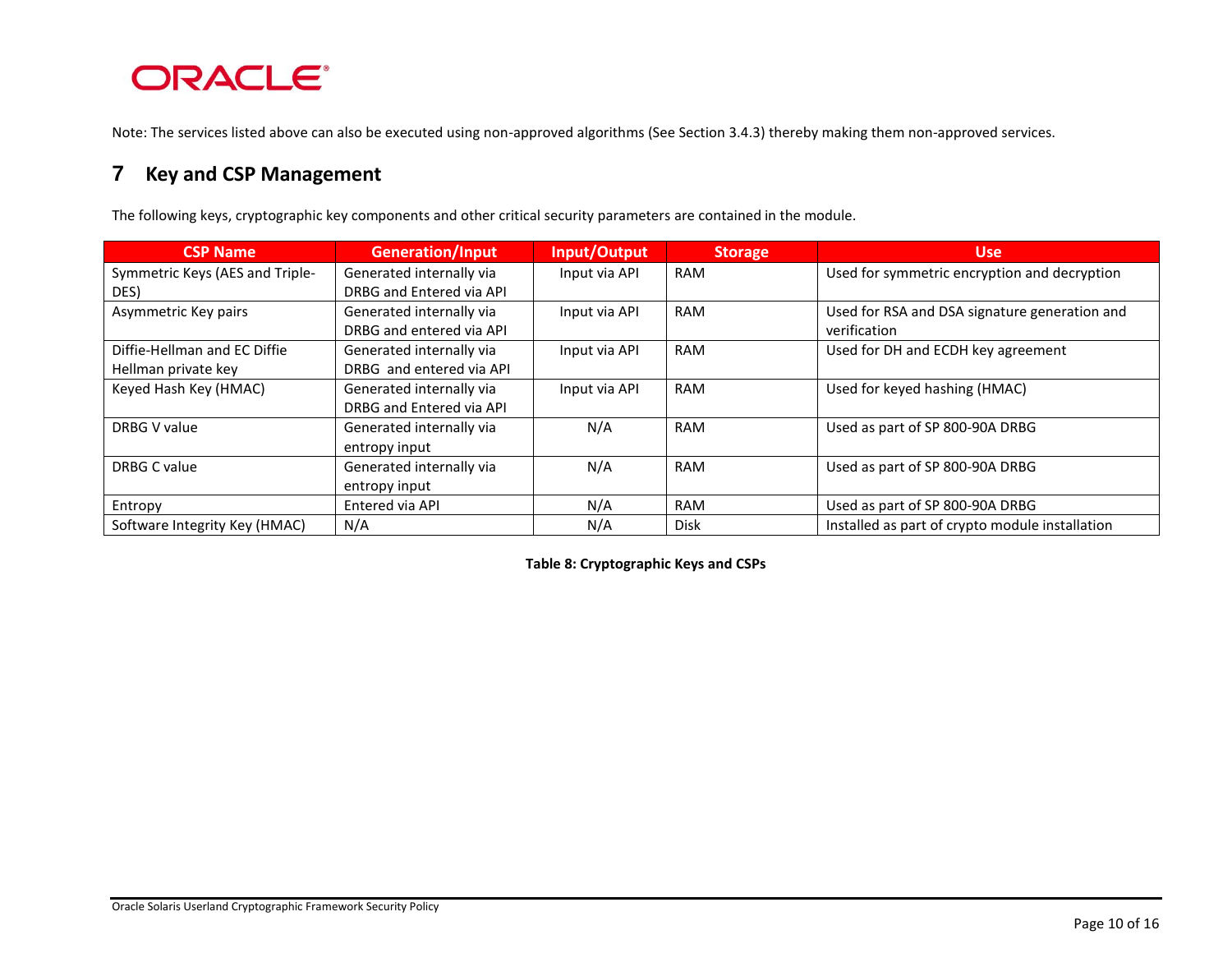

### **8 Self-Tests**

#### **8.1 Power-Up Self-Tests**

Oracle Solaris Userland Cryptographic Framework performs the following power-up self-tests when power is applied to the module. These self-tests require no inputs or actions from the operator:

#### **Libucrypto.so**

- Software Integrity Test (HMAC-SHA-256)
- AES (Encrypt/Decrypt) KAT
- Triple-DES (Encrypt/Decrypt) KAT
- HMAC-SHA-1, HMAC-SHA-224, HMAC-SHA-256, HMAC-SHA-384, HMAC-SHA-512 KAT
- RSA sign/verify KAT
- DSA sign/verify test
- ECDSA sign/verify test
- DRBG KAT

#### **PKCS11\_Softtoken.so**

• Software Integrity Test (HMAC-SHA-256)

When the module is in a power-up self-test state or error state, the data output interface is inhibited and remains inhibited until the module can transition into an operational state.

#### **8.2 Conditional Self-Tests**

The module performs the following conditional self-tests when called by the module:

- Pair Wise consistency test to verify that the asymmetric keys generated for RSA and DSA work correctly by performing a sign and verify operation;
- DRBG conditional test to verify that the output of DRBG is not the same as the previously generated value;
- DRBG Health Tests; and
- Entropy source conditional test to verify that the output of the entropy source to be used as seeding material into the FIPS Approved DRBG is not the same as the previously generated value.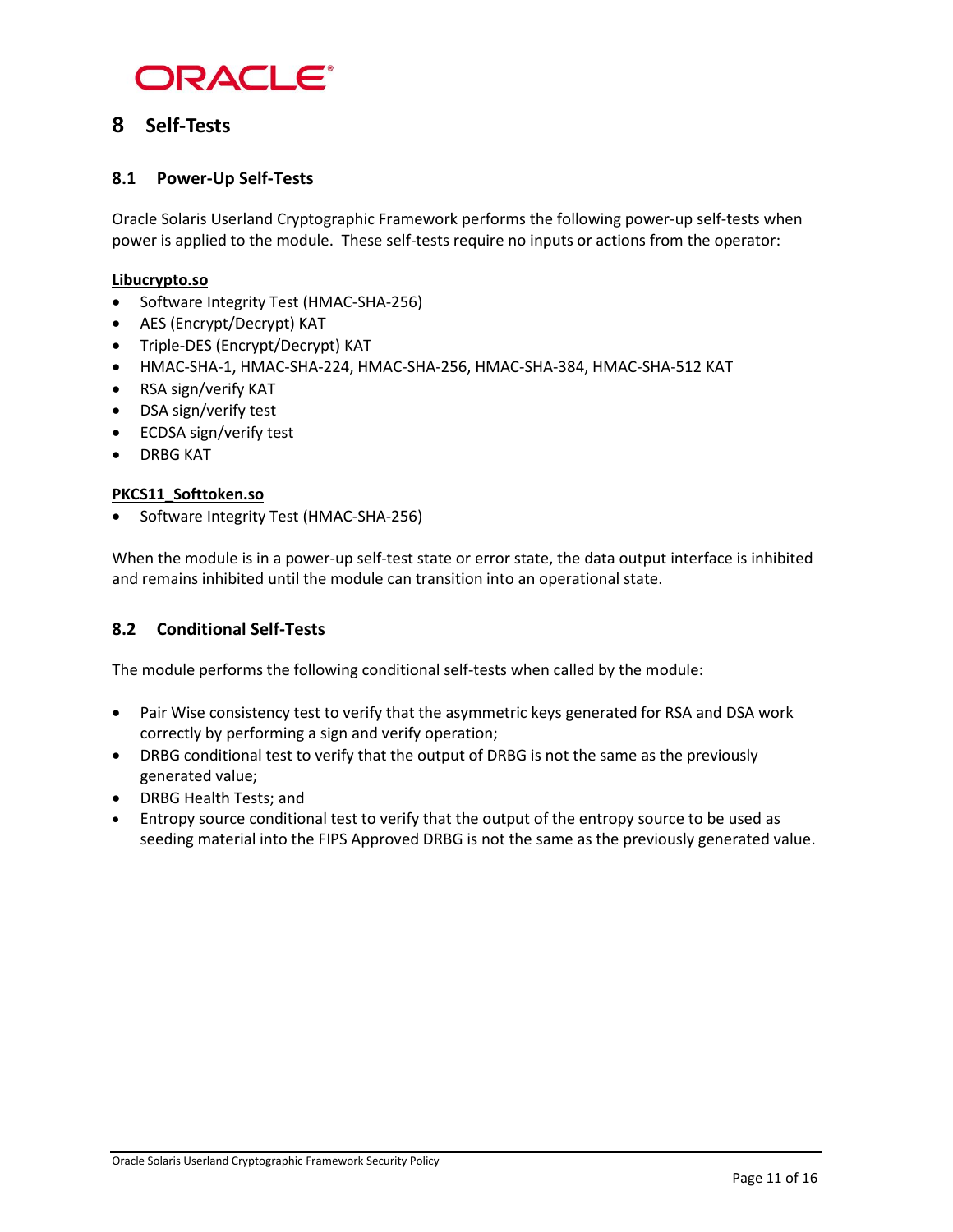

### **9 Crypto-Officer and User Guidance**

The module meets Level 1 requirements for FIPS 140-2. The sections below describe how to place and keep the module in a FIPS-approved mode of operation.

#### **9.1 Secure Setup and Initialization**

1. Firstly, the Crypto Officer must create a BE based on current configuration and boot it: # **beadm create S11.3-FIPS-140** # **beadm activate S11.3-FIPS-140** # **reboot**

2. Upon successful reboot, in the new BE, enable FIPS 140 mode in the Cryptographic Framework: # **cryptoadm enable fips-140**

If the fips-140 package is not yet loaded, this command also loads the package.

3. After the consumers are configured, reboot the BE.

#### **# reboot**

At this time the system should be in FIPS mode of operation. This can be verified by issuing the following command:

#### **# cryptoadm list fips-140**

In the output pkcs11\_softtoken should indicate that FIPS 140 mode is enabled.

#### **9.2 Module Security Policy Rules**

This section describes the rules for operating the module in FIPS-approved mode of operation.

#### **9.2.1 Crypto-Officer Guidance**

The Crypto-Officer is responsible for making sure the module is running in FIPS-Approved mode of operation and to ensure that only FIPS-Approved algorithms are utilized. Algorithms listed in Table 4 shall not be used in FIPS-Approved mode of operation.

#### **9.2.1.1 Initialization**

It is the Crypto-Officer's responsibility to configure the module into the FIPS-Approved mode.

#### **9.2.1.2 Management**

Using the commands available to the Crypto-Officer outlined in Table 7, the cryptoadm utility can be used to configure and manage the module.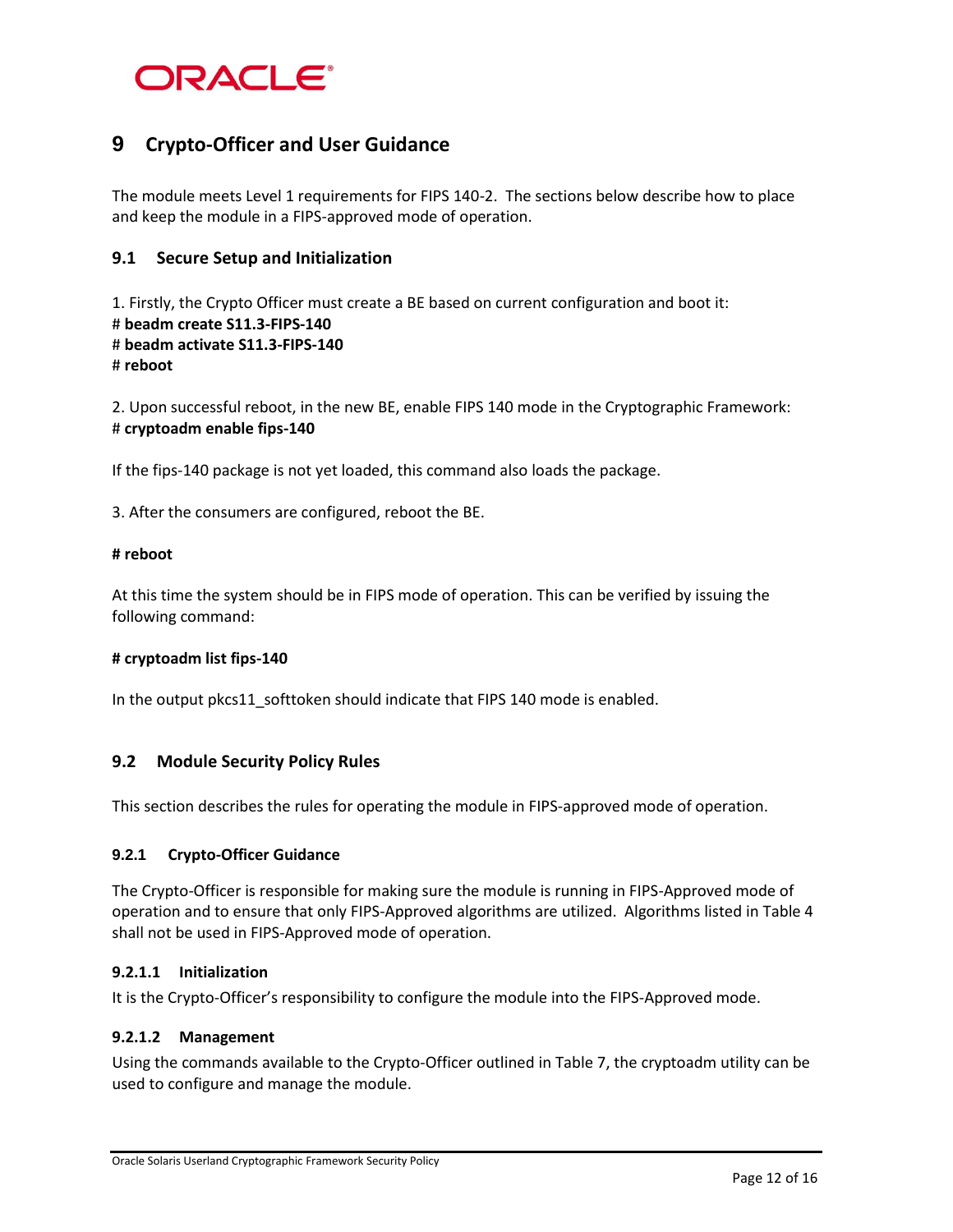

#### **9.2.1.3 Zeroization**

As shown in Table 8, certain keys are stored on the host appliance's hard drive. A format of the host appliance's hard-drive will zeroize all keys. Additionally keys in RAM can be zeroized via a powercycle.

#### **9.2.2 User Guidance**

It is the responsibility of the User to ensure that only FIPS-Approved algorithms and providers are being utilized. The User is required to operate the module in a FIPS-Approved mode of operation. In order to maintain FIPS-mode, the User must only utilize the module interfaces to call FIPS-Approved algorithms. Moreover for AES GCM, IVs must be generated internally only and must be at least 96 bits.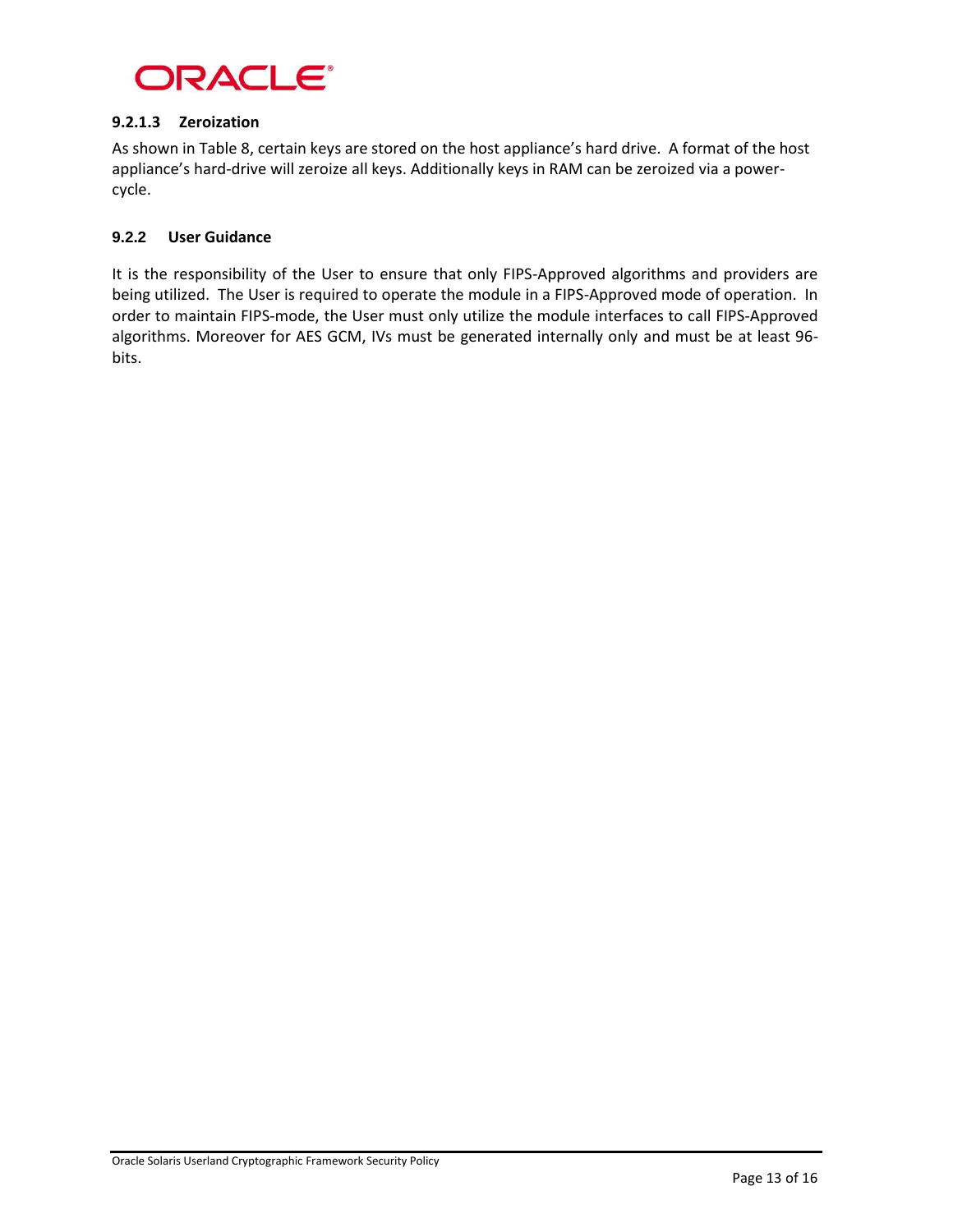

### **10 Mitigation of Other Attacks**

This section is not applicable. The module does not claim to mitigate any attacks beyond the FIPS 140-2 Level 1 requirements for this validation.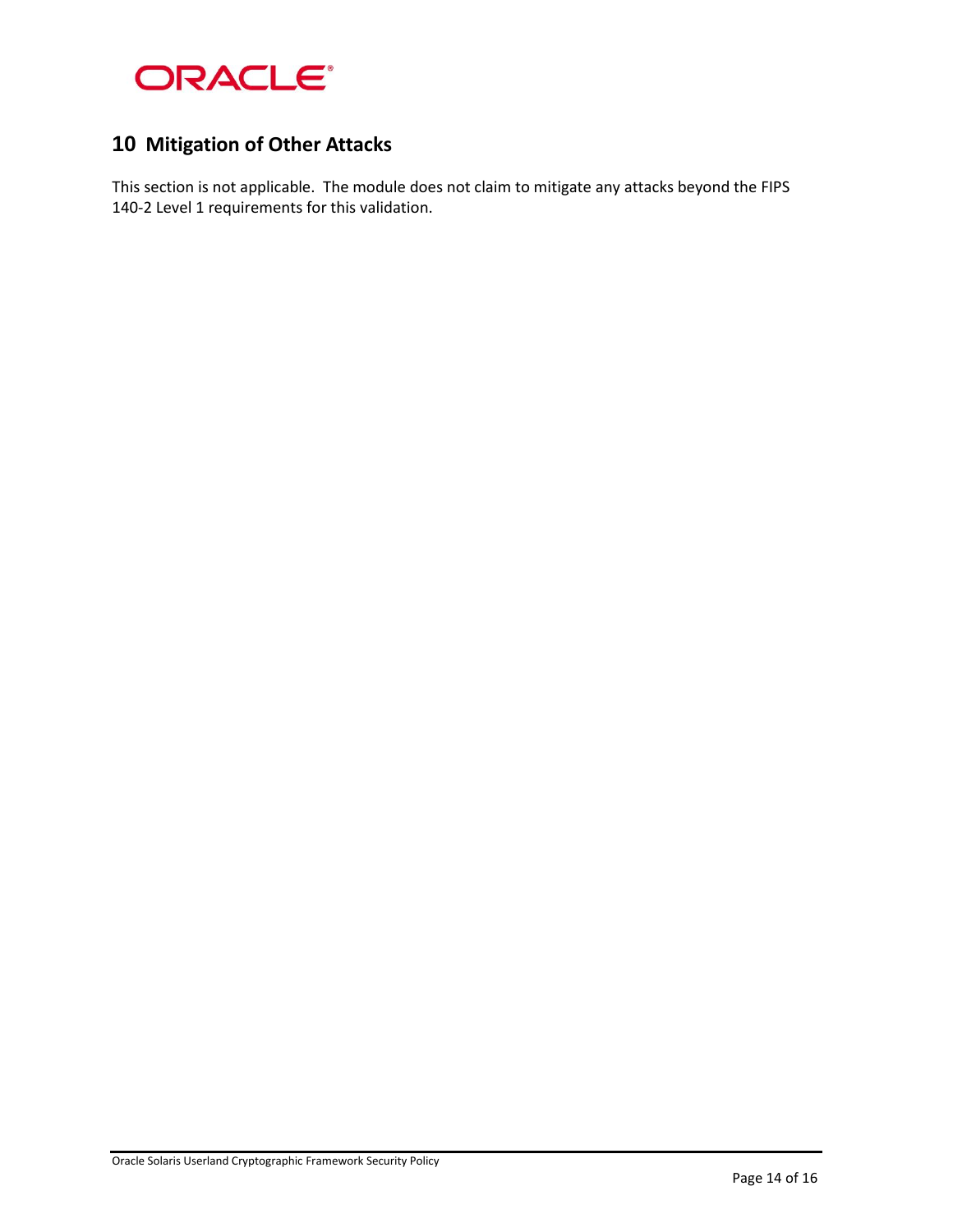

# **Appendices**

### **Acronyms, Terms and Abbreviations**

| <b>Term</b>                                   | <b>Definition</b>                                      |  |  |  |
|-----------------------------------------------|--------------------------------------------------------|--|--|--|
| <b>AES</b>                                    | Advanced Encryption Standard                           |  |  |  |
| <b>BE</b>                                     | <b>Boot Environment</b>                                |  |  |  |
| <b>CMVP</b>                                   | Cryptographic Module Validation Program                |  |  |  |
| <b>CSE</b>                                    | <b>Communications Security Establishment of Canada</b> |  |  |  |
| <b>CSP</b>                                    | <b>Critical Security Parameter</b>                     |  |  |  |
| <b>DRBG</b>                                   | Deterministic Random Bit Generator                     |  |  |  |
| <b>ECDSA</b>                                  | Elliptic Curve Digital Signature Algorithm             |  |  |  |
| <b>EDC</b>                                    | <b>Error Detection Code</b>                            |  |  |  |
| <b>HMAC</b>                                   | (Keyed) Hash Message Authentication Code               |  |  |  |
| <b>KAT</b>                                    | Known Answer Test                                      |  |  |  |
| LED                                           | <b>Light Emitting Diode</b>                            |  |  |  |
| <b>NIST</b>                                   | National Institute of Standards and Technology         |  |  |  |
| <b>POST</b>                                   | Power On Self Test                                     |  |  |  |
| <b>PUB</b>                                    | Publication                                            |  |  |  |
| <b>RAM</b>                                    | <b>Random Access Memory</b>                            |  |  |  |
| <b>ROM</b>                                    | Read Only Memory                                       |  |  |  |
| <b>SHA</b>                                    | Secure Hash Algorithm                                  |  |  |  |
| <b>AES-NI</b>                                 | Advanced Encryption Standard - New Instructions        |  |  |  |
| <b>TLS</b><br><b>Transport Layer Security</b> |                                                        |  |  |  |
| <b>SPARC</b>                                  | Scalable Processor Architecture                        |  |  |  |